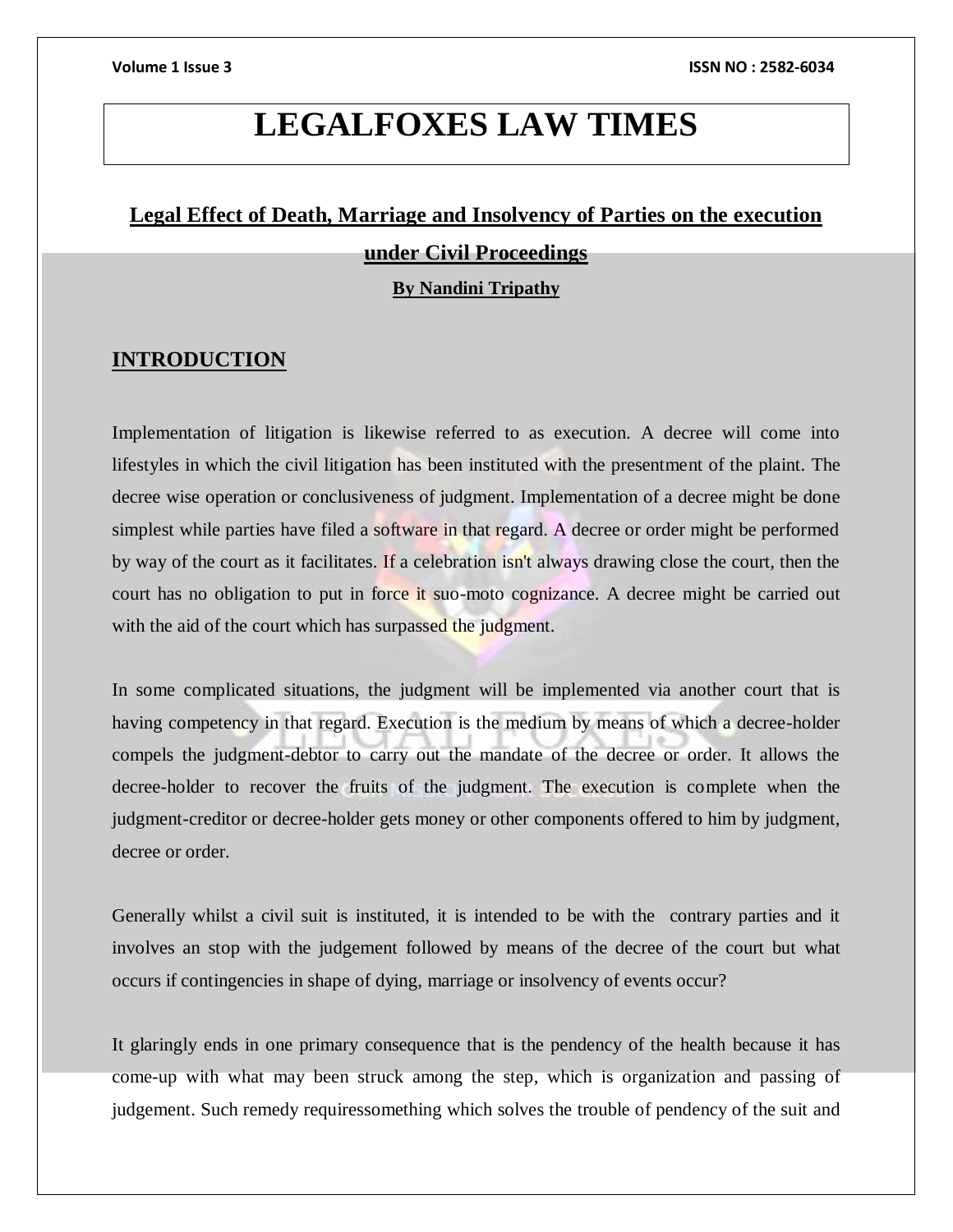equally be treated through the introduction, task or devolution of the pastimes of the events. Though the procedure of advent, assignment and devolution of interests is exhaustive under Order XXII of the Code of Civil Procedure, 1908, it equally shall be considered to satisfy the ends of justice.In the case of loss of life of the birthday party in the suit, the primary and essential question which is taken into consideration as the check for advent of any hobby thereof is the survival of proper to sue. It hasnot to be gone with the loss of life of the birthday party. If it exists, the suit might be persisted and in any other case the matter will have no legs to face. These provisions have been furnished below Rule 1-6, 9 and 10-A of Order XXII of the Code. There are few situations of loss of life of parties which have the results taken by way of the court thereby.

The first one offers with the case in which there are co-plaintiff or co-defendants and the right to suit has survived. Where one of the several plaintiffs die and the right to sue survives in favour of the surviving plaintiff or plaintiffs alone or in which one of the several defendants die and the right to sue survives in opposition to the surviving defendant or defendants by its own in this sort of case the courtroom shall record such reality and continue with the match.

On the opposite wherein the proper to sue does no longer continue to exist where one of the several plaintiff dies and the right to sue does no longer exist to tell the tale to the surviving plaintiff or plaintiffs by myself or even in which the only surviving plaintiff dies and the proper to sue survives in such case, on an utility being made via legal representatives, the courtroom shall make the prison representatives of the deceased birthday party, celebration continue within shape. While if no such utility is made inside the prescribed period, the in shape shall impede thus far as the deceased plaintiff is concerned. In such instances, if a utility is made through the defendant, the court shall award him the costs which he may also have incurred in defending the healthy from estate of the deceased plaintiff.

Similarly, in a case wherein one of the several defendant dies and the proper to sue does not live to tell the tale against surviving defendant or defendants alone or in which a sole surviving defendant dies and the proper to due survives, in this sort of case on an application being made by way of the legal representatives, the court docket shall make the criminal consultant of the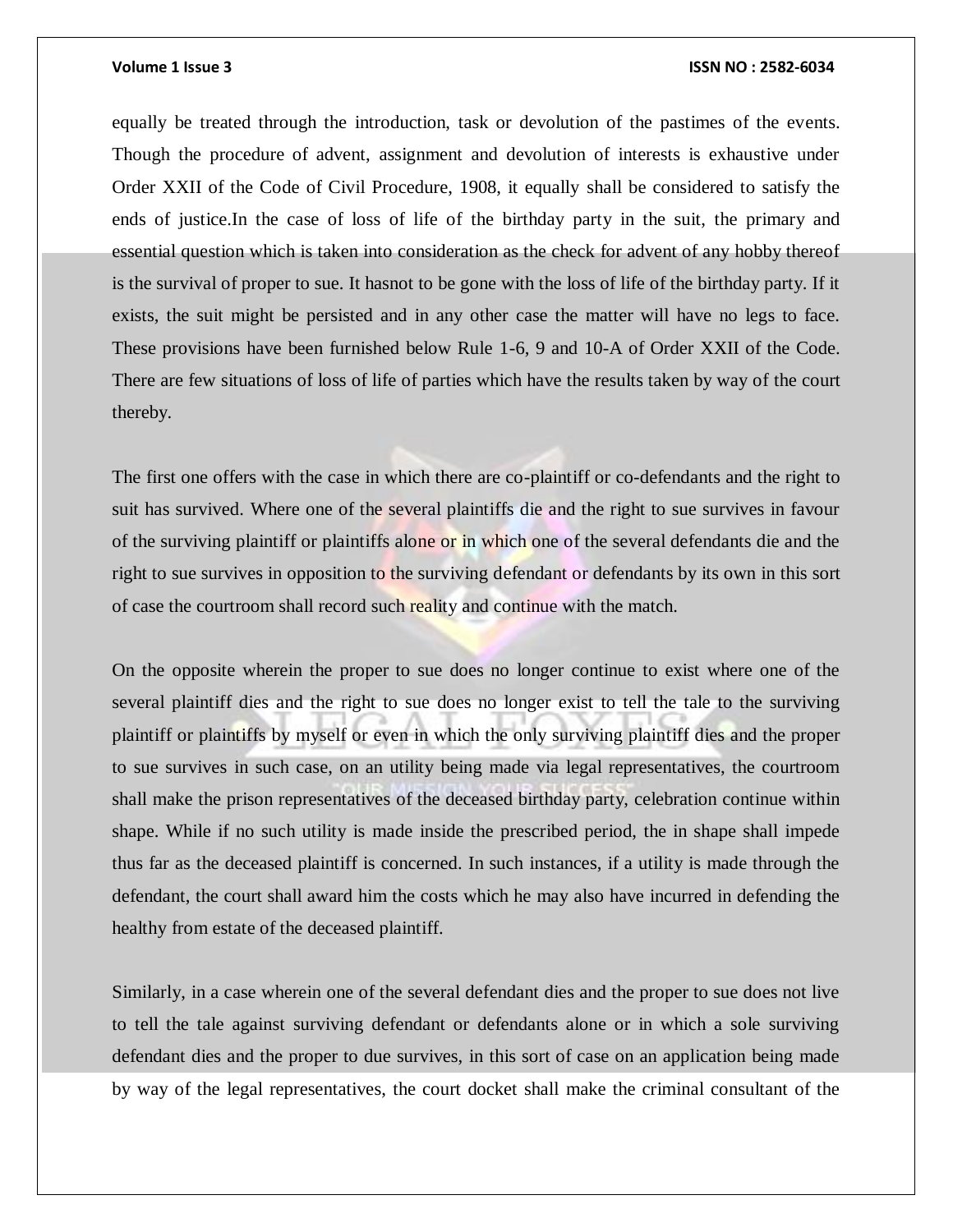deceased defendant a party and continue with the match. If no such application is made within prescribed duration, the suit shall abate in opposition to the deceased defendant. But it is also the discretion of the court docket to exempt a plaintiff from substituting the prison representatives of a non-contesting or pro-forma defendant and pronounce the judgement notwithstanding the death of such defendant. In a case where plaintiff had no information or turned into unaware of the death of the defendant and attributable to it could not make an application for the substitution of prison representative of such defendant inside the prescribed duration and the healthy is abated, the plaintiff can thereby can also make an application for such abatement in the prescribed duration and in considering the stated application , the courtroom shall have due regard to the truth of such ignorance of the plaintiff for the reason that court has to decide the interests of a deceased man or woman also with due care and warning.

In a scenario wherein both partiesdie between the conclusion of hearing and the pronouncement of judgement, it's far the maximum complicated and difficult contingency solution of which has been provided underneath Rule 6 of Order XXII. In this sort of scenario, the suit shall not hamper, no matter the survival of the right to sue and purpose of action. But in a situation in which a healthy is instituted in opposition to the individual that is already deceased, it will be null and void, and don't have any felony impact. In reality, a decree handed in opposition to a dead guy is a nullity. The marriage of a party has no sizeable effect on the in shape but in case a decree is performed towards a female who's married, it will be made performed against her most effective. While it's been provided below Rule 7 of Order XXII that a decree in favour of or towards a spouse, where the husband is legally entitled to the issue-matter of the decree or is answerable for the debt of his wife might also, with the permission of the court , be done by way of or in opposition to him.

Lastly, in case of insolvency of parties there are distinctive effects in case of plaintiff and defendant, respectively. A plaintiff's insolvency has no results of in shape to bog down in view that his assignee or receiver can also hold the healthy for their very own advantage of lenders but in case they do not want to hold it, the defendant might also make an application for the dismissal of fit on insolvency of plaintiff. However, insolvency of defendant can cause both the stay of fits and the court may additionally even continue with the match. But is to be stored in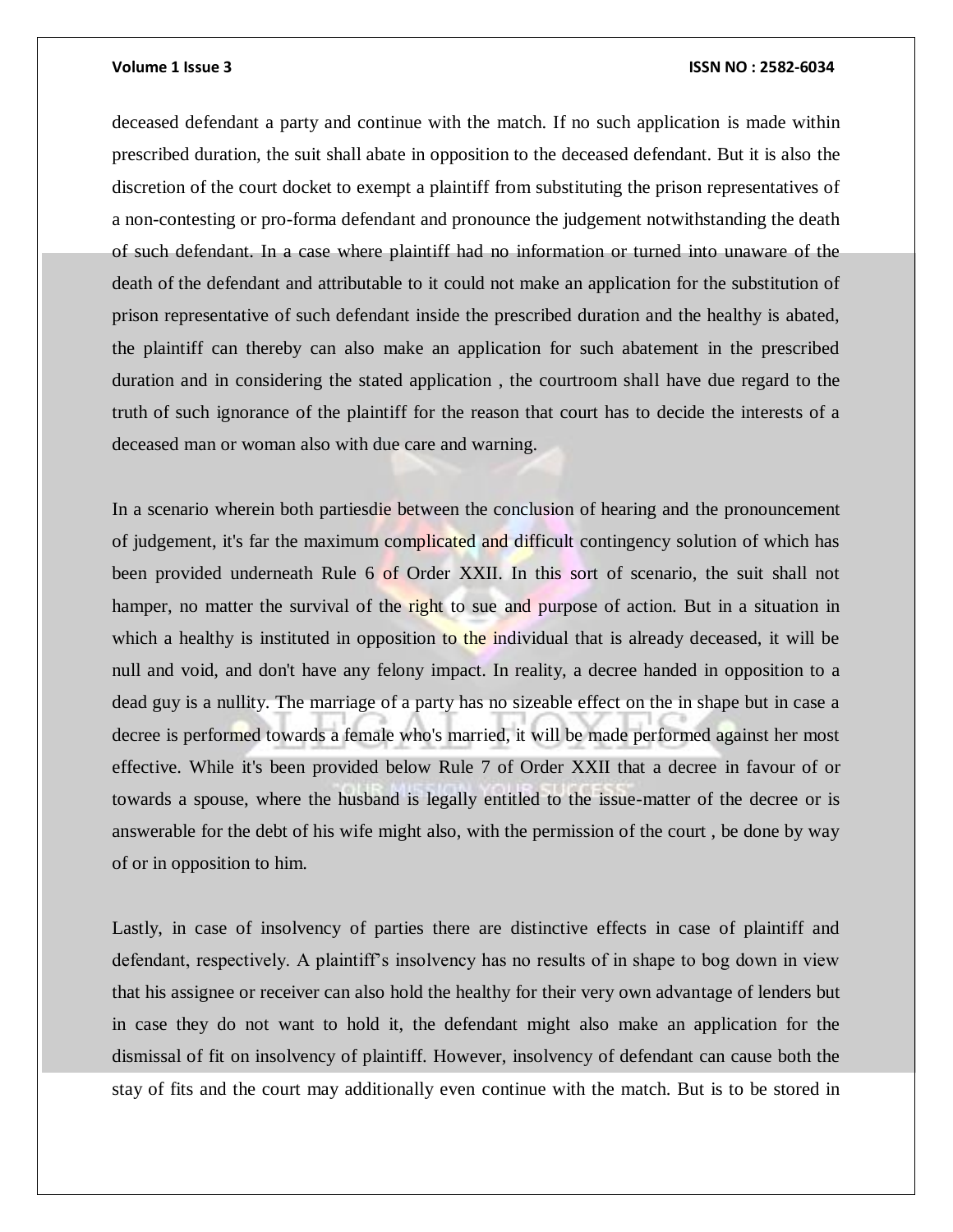thoughts that such insolvency has been passed off after the institution of the match to the party otherwise, it's going to take the form of a in shape via the pauper a good way to have specific aspects and outcomes altogether.

# **SCOPE AND LIMITATION OF THE STUDY**

Scope of the task is restricted to the subject Legal Effect of Death, Marriage and Insolvency of Parties on the execution under Civil Proceedings (ORDER XXII). The examiner shall be limited to the legislative framework for the regulation, the primary cognizance of the observe will be on the approaches in which civil intending are achieved in cases of Death, Marriage and Insolvency of Parties. Furthermore, the examiner shall be restrained to cases associated with the title of the topic.The examiner will cover and speak the following topics and sub-subjects: -

1. No abatement with the aid of birthday celebration's loss of life, if proper to sue survives.

2. Procedure wherein one among numerous plaintiffs or defendants dies and right to sue survives.

3. Procedure in case of dying of one among several plaintiffs or sole plaintiffs.

4.Procedure in case of demise of one among several defendants or sole defendants.

5. Determination of question as to prison representative.

6. No abatement through cause of dying after hearing.

7. Suit now not abated via marriage of woman birthday celebration.

8. When plaintiff's insolvency bars match. Procedure where assignee fails to retain match or deliver protection. **OUR MISSION YOUR SUCCESS'** 

9. Effect of abatement or dismissal.

10. Procedure in case of project earlier than very last order in in shape.

11.Application of Order to appeals.

12. Application of Order to lawsuits

# **CHAPTERIZATION**

Part II of this article explains the focus on court decisions. It argues that although not all the rules pertaining to economic activity, broadly defined, are enforced through courts, an important subclass of those rules is given meaning through court decisions and their enforcement.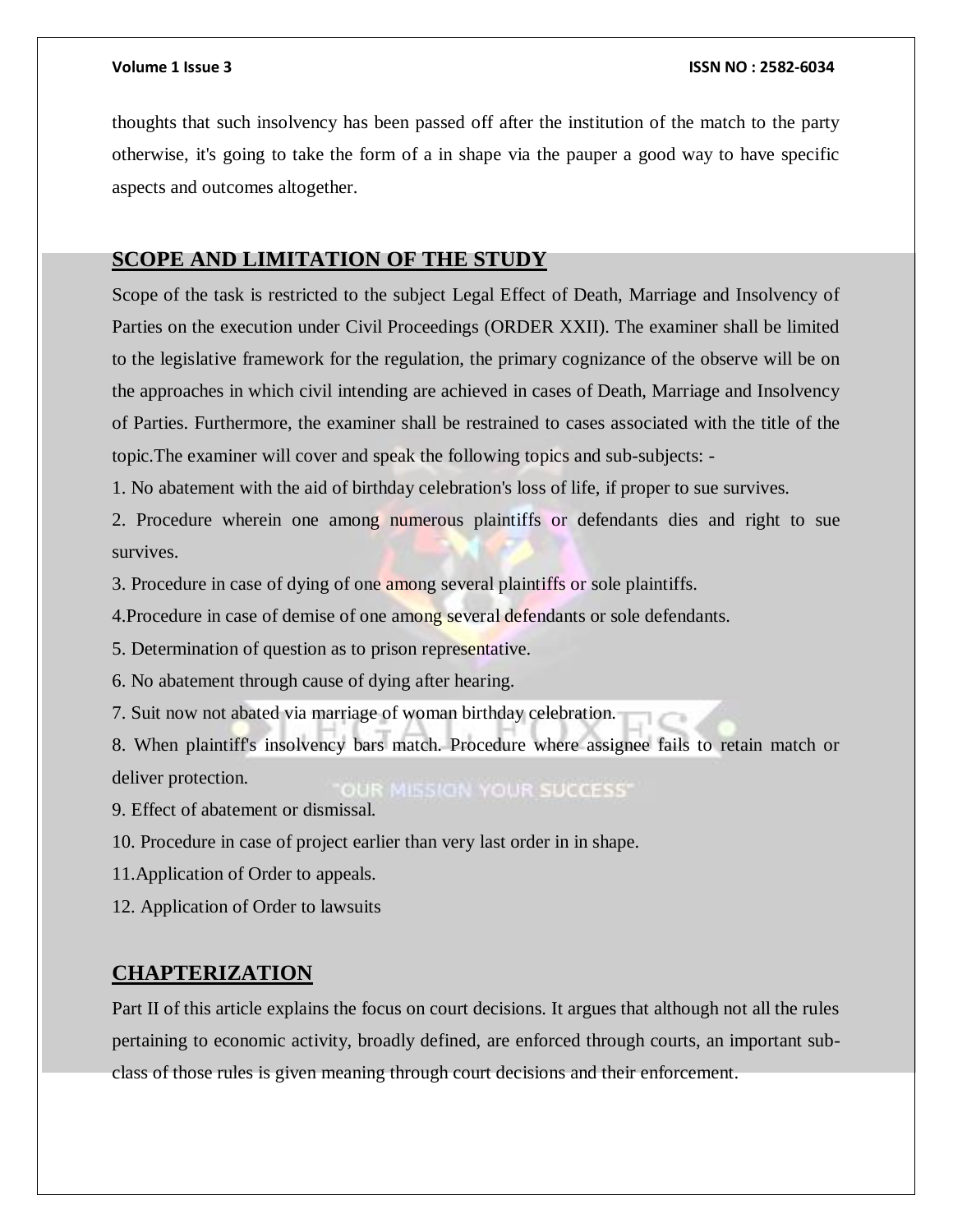Part III introduces the legal institutional background to issues of execution, looking at legislation and the structure of the court system. Part IV examines the evidence of the existence of a problem in enforcing civil judgments against recalcitrant defendants. Part V contains the detailed analysis of the problem, discussing precisely where problems seem to exist and why. In studying causes, it also suggests ways in which some problems could be overcome. Part VI presents the conclusion and links difficulties in enforcement to the lack of fit between economic reform and legal institutional reform.

# **SIGNIFICANCE OF THE STUDY**

The study will focus on the methods of execution of civil proceeding in cases of Death, Marriage and Insolvency of Parties. It will discuss various the conditions and requirements involved in execution of civil proceedings.

# **RESEARCH METHODOLOGY ADOPTED**

The study is based on secondary source of data as it is a doctrinal research and the author has gone through various research papers, articles, books etc to gather the related information regarding the subject matter. Doctrinal legal methodology will be used for carrying out this research. Analytical method will be used to identify what law currently is and to evaluate itsefficiency. Comparative method will be used to determine the need of preliminary inquiry, which police can do before registering the FIR in cognizable offence.

### **LITERATURE REVIEW**

**ORDER XXII. Death, Marriage and Insolvency of Parties by Naveen Nini** states that Where there are more plaintiffs or defendants than one, and any of them dies, and where the right to sue survives to the surviving plaintiff or plaintiffs alone, or against the surviving defendant or defendants alone, the Court shall cause an entry to the effect to be made on the record, and the suit shall proceed at the instance of the surviving plaintiff or plaintiffs, or against the surviving defendant or defendants.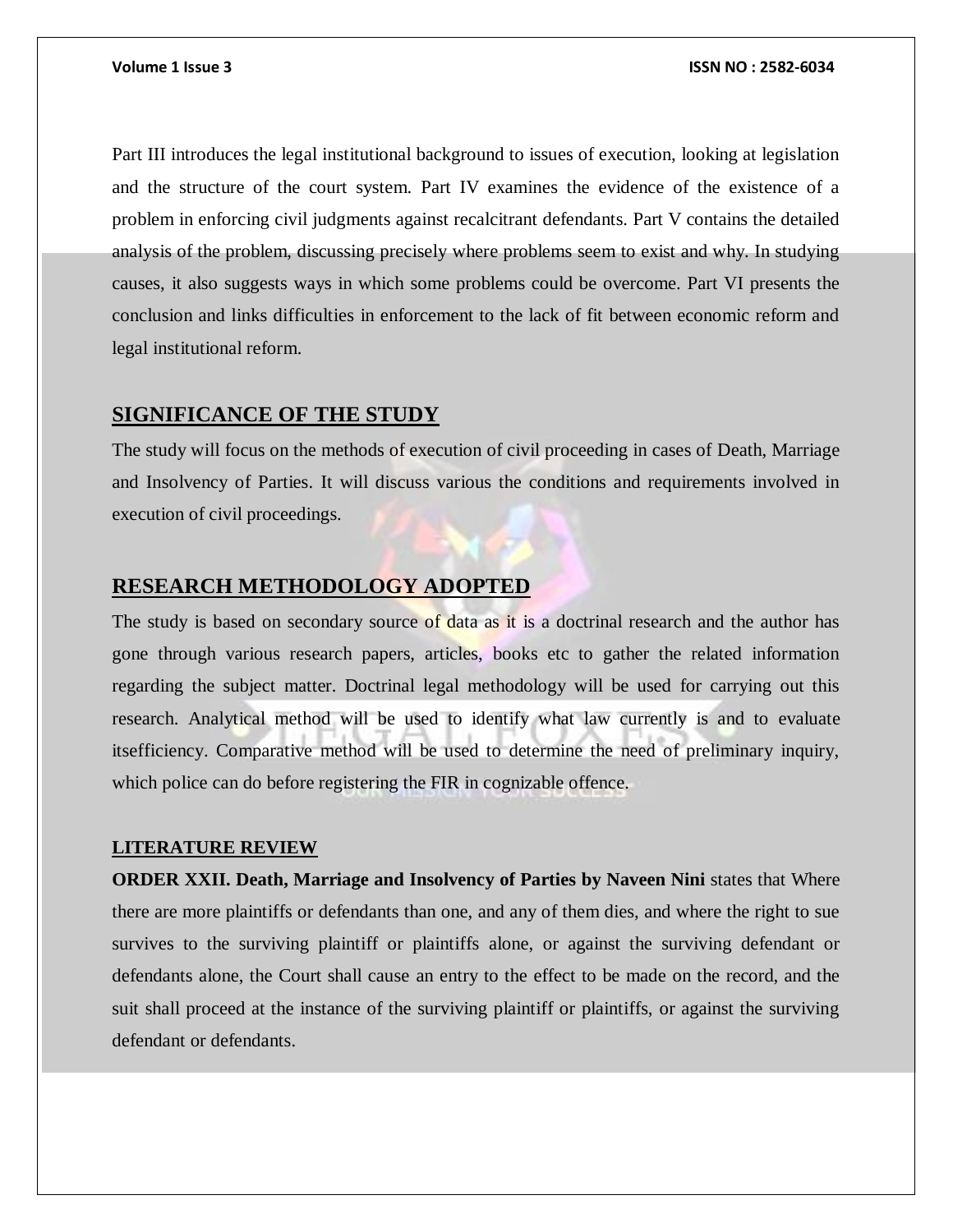**Legal Provisions of Order XXII of Code of Civil Procedure, 1908 (C.P.C.), India – Abatement in General by SantanuDey**states thatAn order holding that the right to sue did not survive after the death of the original plaintiff is, in substance, an adjudication and final determination of the right of the legal representatives and amounts to a decree under S. 2 (2) and an appeal is maintainable under Order XLI, Rule 1, C.P.C.

**Consequences of death, marriage or insolvency of partiesByTeam @Law Times Journal** states that when a civil suit is instituted, it goes as it meant to be with two opposite parties and it comes to an end with the judgement followed by the decree of the court but what happens if contingencies of suit such as death, marriage or insolvency of parties occur.

# **Marriage, Death and Insolvency of Parties- Brief Study**

Death, marriage and insolvency of parties, those are 3 unique concepts. These are stated and discussed under the Civil Procedure Code, 1908. What occurs in instances of dying, marriage and insolvency of events all that is mentioned below their applicable headers. There are special provisions for each of these 3 instances. One trendy rule in cases of loss of life says that the healthy shall no longer be long gone with the demise of anybody party. In a comparable way in this text, all of the provisions are mentioned according to the Code of Civil Procedure and relevant case laws are mentioned. Generally while a civil fit is instituted, it is going because it supposed to be with two contrary events and it comes to an give up with the judgement accompanied through the decree of the court docket however what occurs if contingencies of match along with loss of life, marriage or insolvency of events occur? It glaringly ends in one important result that is the pendency of the match because it has one way or the other been struck among the step that's group and passing of judgement.

Such a state of affairs requires something which solves the problem of pendency of the match and identical may be dealt with by way of the advent, assignment or devolution of the pastimes of the parties. Though the technique of creation, assignment and devolution of interests is exhaustive underneath Order XXII of the Code of Civil Procedure, 1908, the equal shall be taken into consideration to meet the ends of justice. In the case of loss of life of the party within the fit the primary and foremost query that's considered because the check for introduction of any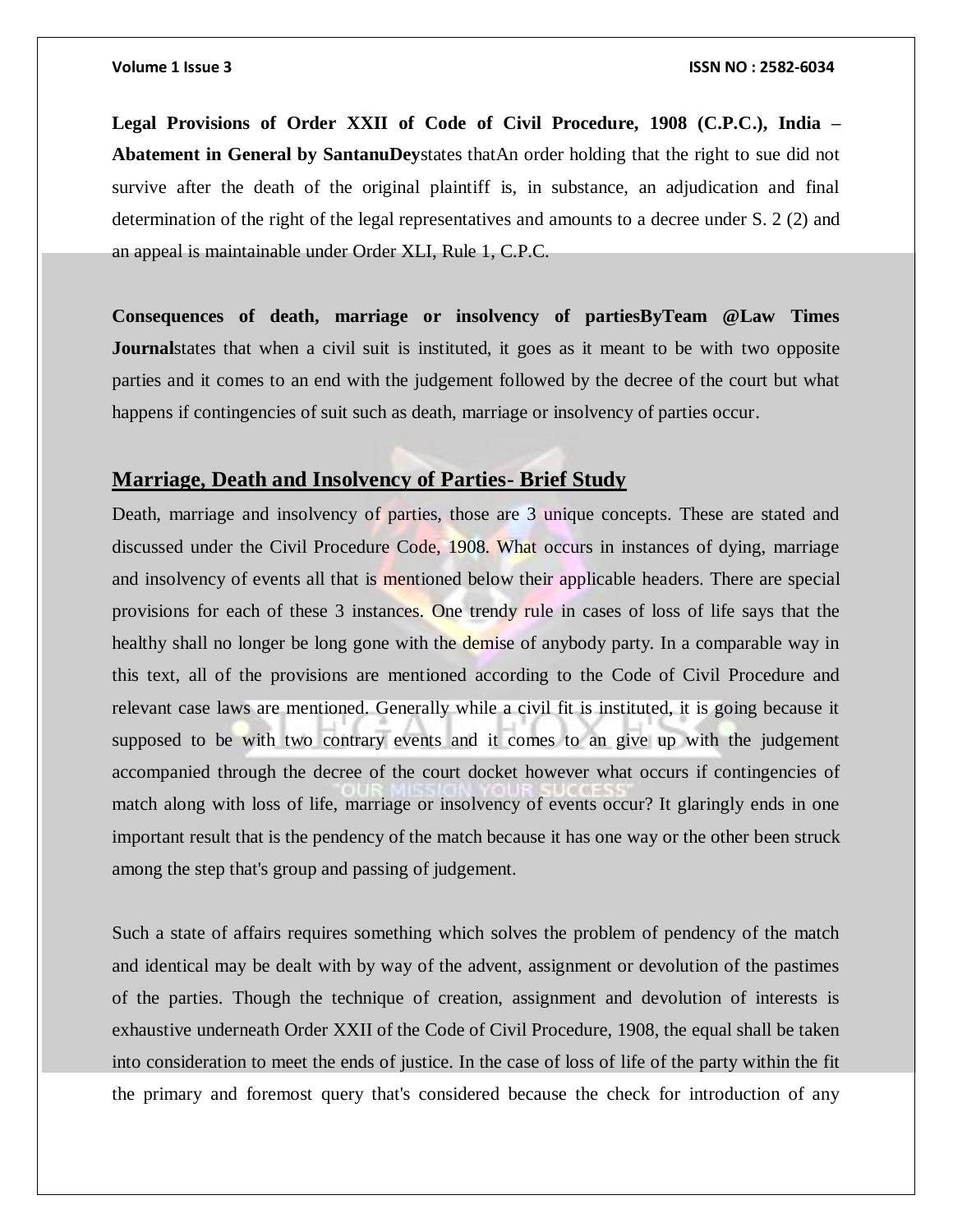interest thereof is the survival of right to sue. It has to not be long gone with the death of the birthday party. If it exists, the in shape might be persevered and otherwise the problem will have no legs to face. These provisions have been provided below Rule 1-6, nine and 10-A of Order XXII of the Code. There are few situations of loss of life of parties which have the consequences taken by the court thereby.

The first one offers with the case wherein there are co-plaintiff or co-defendants and the proper to match has survived. Where one of the numerous plaintiffs die and the right to sue survives in favour of the surviving plaintiff or plaintiffs on my own or wherein one of the several defendants die and the right to sue survives in opposition to the surviving defendant or defendants alone in this type of case the courtroom shall record such truth and proceed with the fit. On the contrary wherein the right to sue does not survive where one of the numerous plaintiff dies and the proper to sue does not live on to the surviving plaintiff or plaintiffs on my own or maybe wherein the sole surviving plaintiff dies and the right to sue survives in such case, on an application being made via prison representatives, the court docket shall make the criminal representatives of the deceased birthday party a party and continue with the fit. While if no such utility is made in the prescribed period, the suit shall impede up to now because the deceased plaintiff is worried. In such circumstances, if a software is made via the defendant, the courtroom shall award him the costs which he may additionally have incurred in protecting the match from estate of the deceased plaintiff.

Similarly, in a case in which one of the numerous defendant dies and the right to sue does now not continue to exist towards surviving defendant or defendants by myself or where a sole surviving defendant dies and the right to due survives, in this sort of case on an utility being made via the felony representatives, the court docket shall make the felony representative of the deceased defendant a celebration and proceed with the healthy. If no such application is made inside prescribed length, the healthy shall impede towards the deceased defendant. But it is also discretion of the courtroom to exempt a plaintiff from substituting the prison representatives of a non-contesting or seasoned-forma defendant and pronounce the judgement notwithstanding the dying of such defendant. In a case where plaintiff had no expertise or became ignorant of the demise of the defendant and on account of it could not make an utility for the substitution of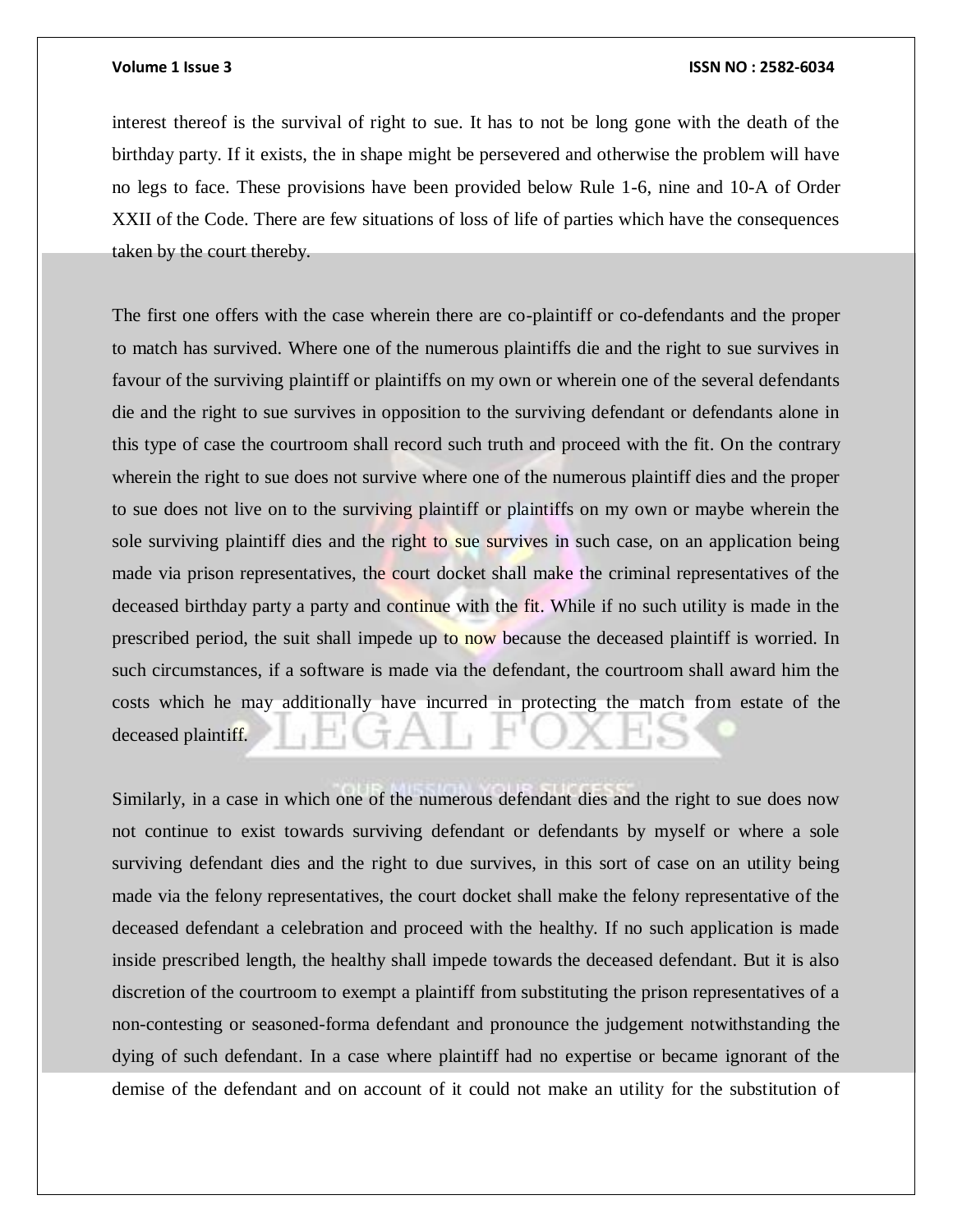legal representative of such defendant in the prescribed length and the fit is abated, the plaintiff can thereby can also make an application for such abatement within the prescribed length and in thinking about the stated application , the court shall have due regard to the truth of such ignorance of the plaintiff for the reason that court has to decide the pursuits of a deceased man or woman also with due care and warning.

In a situation where both parties die between the realization of listening to and the pronouncement of judgement, it is the maximum perplexing and tough contingency answer of which has been provided beneath Rule 6 of Order XXII. In this kind of situation, the match shall no longer abate, irrespective of the survival of the proper to sue and purpose of motion. But in a state of affairs where a in shape is instituted towards the person that is already deceased, it will be null and void, and don't have any felony effect. In fact, a decree handed against a lifeless guy is a nullity. The marriage of a party has no extensive impact at the suit but in case a decree is done in opposition to a female who is married, it will be made achieved in opposition to her simplest. While it has been supplied underneath Rule 7 of Order XXII that a decree in favour of or towards a spouse, wherein the husband is legally entitled to the subject-count number of the decree or is chargeable for the debt of his spouse can also, with the permission of the court , be done through or against him.

Lastly, in case of insolvency of events there are two different outcomes in case of plaintiff and defendant, respectively. A plaintiff's insolvency has no effects of suit to bog down due to the fact that his assignee or receiver may keep the fit for his or her personal benefit of lenders however in case they decline to retain it, the defendant may additionally make an utility for the dismissal of healthy on insolvency of plaintiff. However, insolvency of defendant can reason both the stay of fits and the courtroom may additionally even proceed with the match. But is to be saved in mind that such insolvency has been came about after the organization of the fit to the birthday celebration in any other case, it's going to take the form of a match by the pauper in order to have exceptional aspects and consequences altogether.

# **Death of party**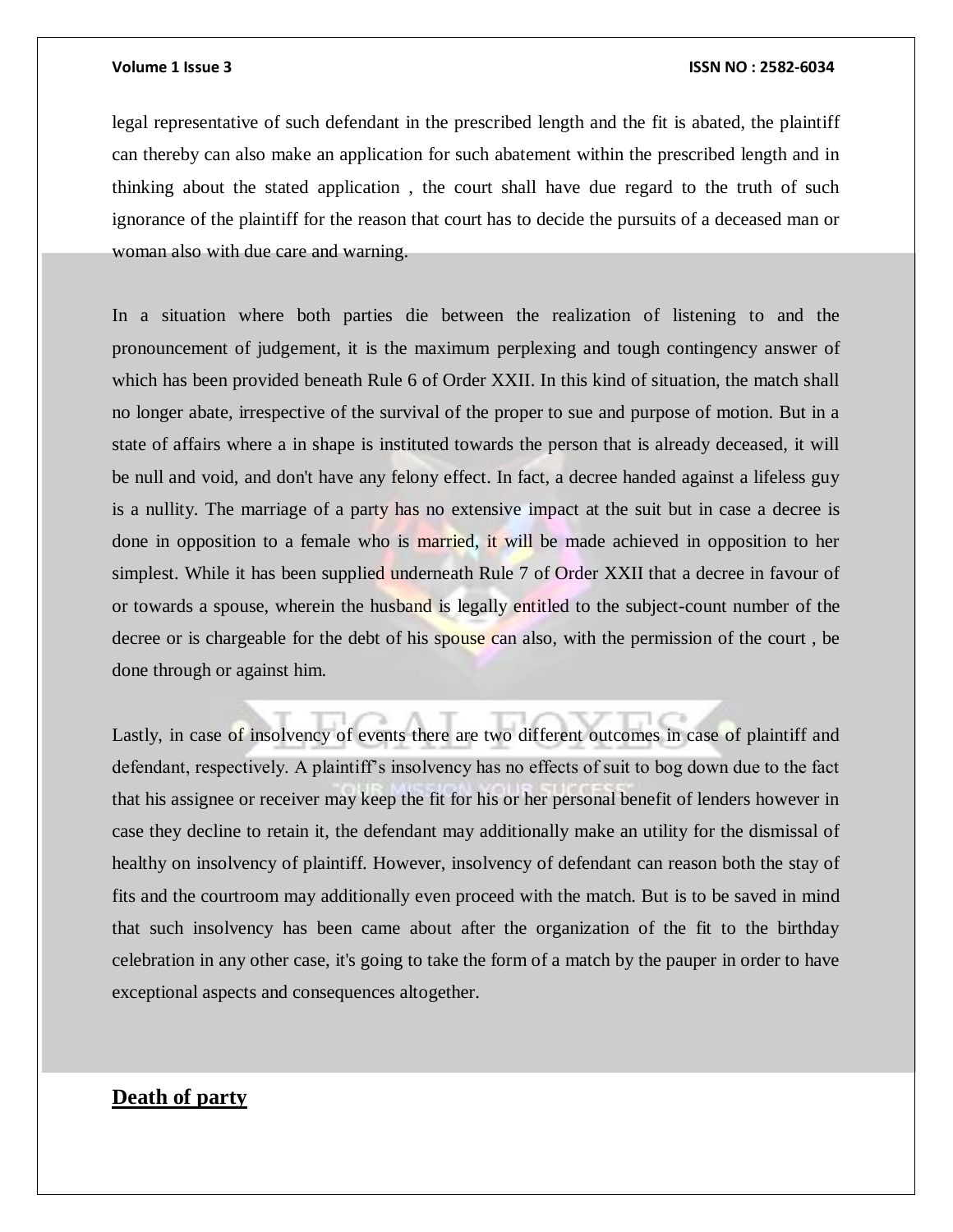During the proceeding if one of the parties dies or what will happen when the contingencies of fit like loss of life, marriage or insolvency of events occur? What is the usual system or preferred exercise beneath the regulation for these kinds of conditions? It clearly leads us to the idea of pendency of healthy because now it has in some way been struck between the step that's the institution and passing of judgement. Such a situation requires something which facilitates to solve the trouble of pendency of the in shape and the equal may be dealt with through the advent of mission or by using the devolution of the pursuits of the parties.

The technique for creating a venture and devolution of interests may be very exhaustive and it's far described below the Order XXII of the Code of Civil Procedure, 1908. The method prescribed underneath Order XXII of this code will be carried out and considered to fulfil the ends of justice. What will take place in case of death of one of the events? Or what method should be followed on this sort of situation? The solutions to a majority of these styles of questions are resolved below order XXII of the Code of Civil Procedure, 1908. In that sort of scenario, the essential query that's considered is because the check for introduction of any interest thereof is the survival of right to sue. The in shape need to not be gone with the demise of any of the birthday party. If the suit can be persisted the problem will similarly have no legs to face. These provisions are explicitly supplied beneath Rule 1-6, 9 and 10-A of the order XXII of the code. The first one talks about the cases wherein there are co-plaintiff or co-defendants and the right to sue has survived. A state of affairs in which one of the numerous plaintiffs has died and the proper to sue has survived in favour of the surviving plaintiff or plaintiffs in this sort of case the courtroom shall document such truth and shall proceed with the suit.

On the opposite hand, a situation in which one of the numerous defendant or defendants has died and the right to sue has survived in favour of the surviving defendant or defendants in along with case the court docket shall record the truth and shall proceed with the healthy. On the opposite, a state of affairs wherein the right to sue does no longer live to tell the tale or wherein one of the several plaintiffs dies and the proper to sue does no longer survive to the surviving plaintiff or plaintiffs on my own or maybe a scenario wherein the sole surviving plaintiff dies and the right to sue survives in such case, on an software being made through the felony consultant, the court shall make the criminal representatives of the deceased celebration to proceed with the fit.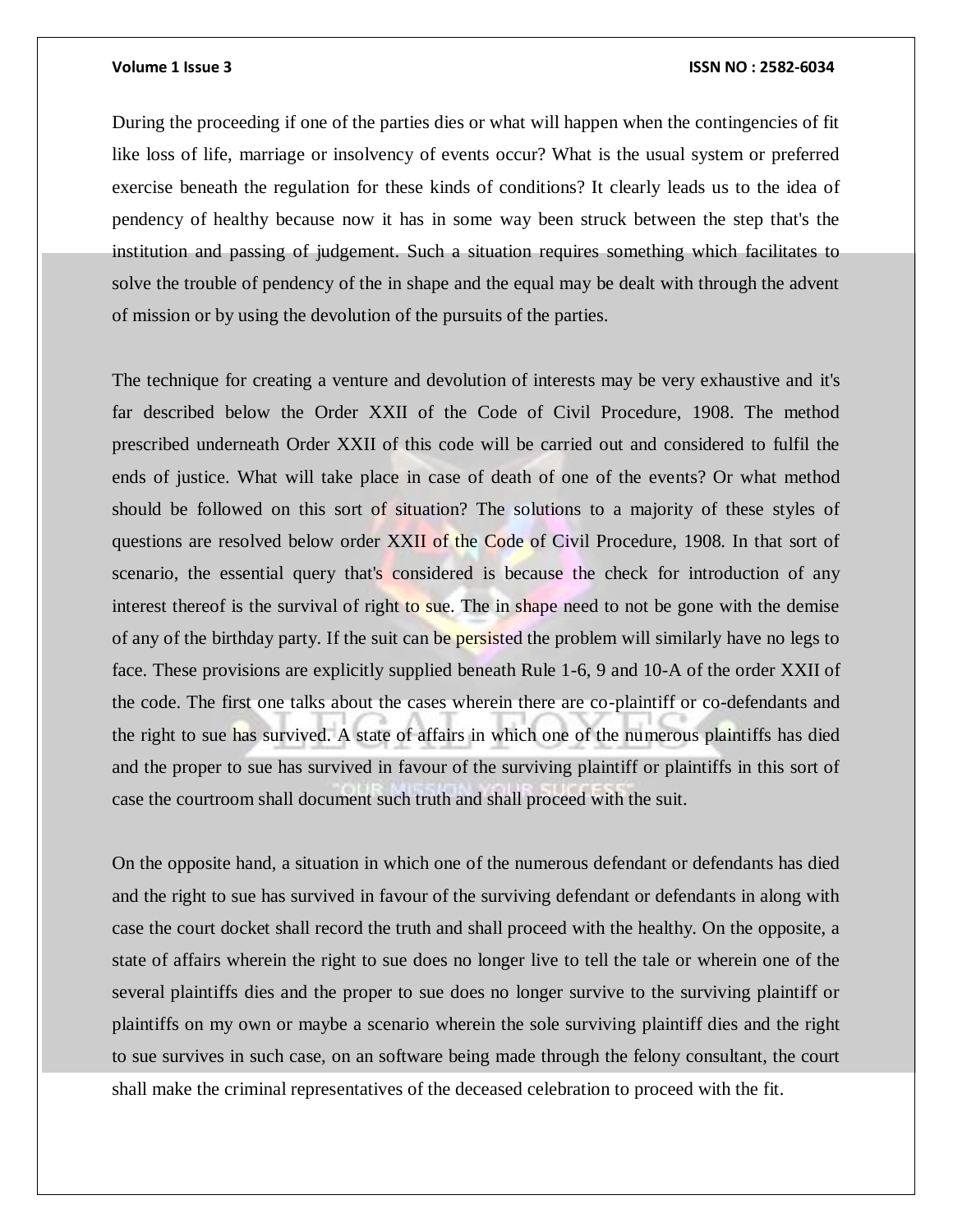A case wherein the plaintiff had no knowledge or if he became ignorant of the demise of the defendant and due to that he/she could not make an software within the prescribed length and the suit is abated, then the plaintiff can thereby might also make an software for such abatement in the prescribed period and considering the said software, the court docket shall have due regard to the truth of such lack of awareness of the plaintiff on account that it's miles the court who has to decide the pursuits of a deceased man or woman. A state of affairs wherein both parties dies for the duration of the procedure of hearing and the pronouncement of judgement, that scenario is one of the maximum complicated one. The approach to this type of state of affairs has been provided beneath Rule 6 Order XXII of the Code of Civil Procedure, 1908. In such type of state of affairs, the in shape shall now not bog down irrespective of the survival of the right to sue and motive of action. But if a scenario in which wherein a suit is instituted towards the person that is already deceased, it'll be considered as null and void and it'll don't have any felony impact.

Death of a party to a healthy throughout its pendency is commonplace phenomenon. It is one of the principles of herbal justice that each the events should be heard (audialterumpartem). But, in case of death of a celebration the Court cannot arrive at a conclusion because there may be no order or decree in opposition to a dead guy, for a lifeless man cannot be heard. Therefore, at the same time as on the one hand, the lawsuits will now not impede, however, it's going to not be feasible for the Court to do anything inside the way of execution till and unless the criminal representatives were delivered on the report. This problem is solved via Sections 50 and 52 of the Civil Procedure Code, 1908. With the help of these provisions, the decree holder can't most effectively execute the decree however can also recover the money out of the properties of the deceased. However, there stays a confusion concerning the scope of those provisions.

# **Death of plaintiff**

Order XXII of the Code of Civil Procedure, 1908 talks about the provision that what takes place when there is a demise of plaintiff. Rule 2 of Order XXII of the CPC says that " Procedure wherein one in every of numerous plaintiffs or defendants dies and proper to sue survives-Where there are extra plaintiffs or defendants than one, and any of them dies, and in which the right to sue survives to the surviving plaintiff or plaintiffs on my own, or in opposition to the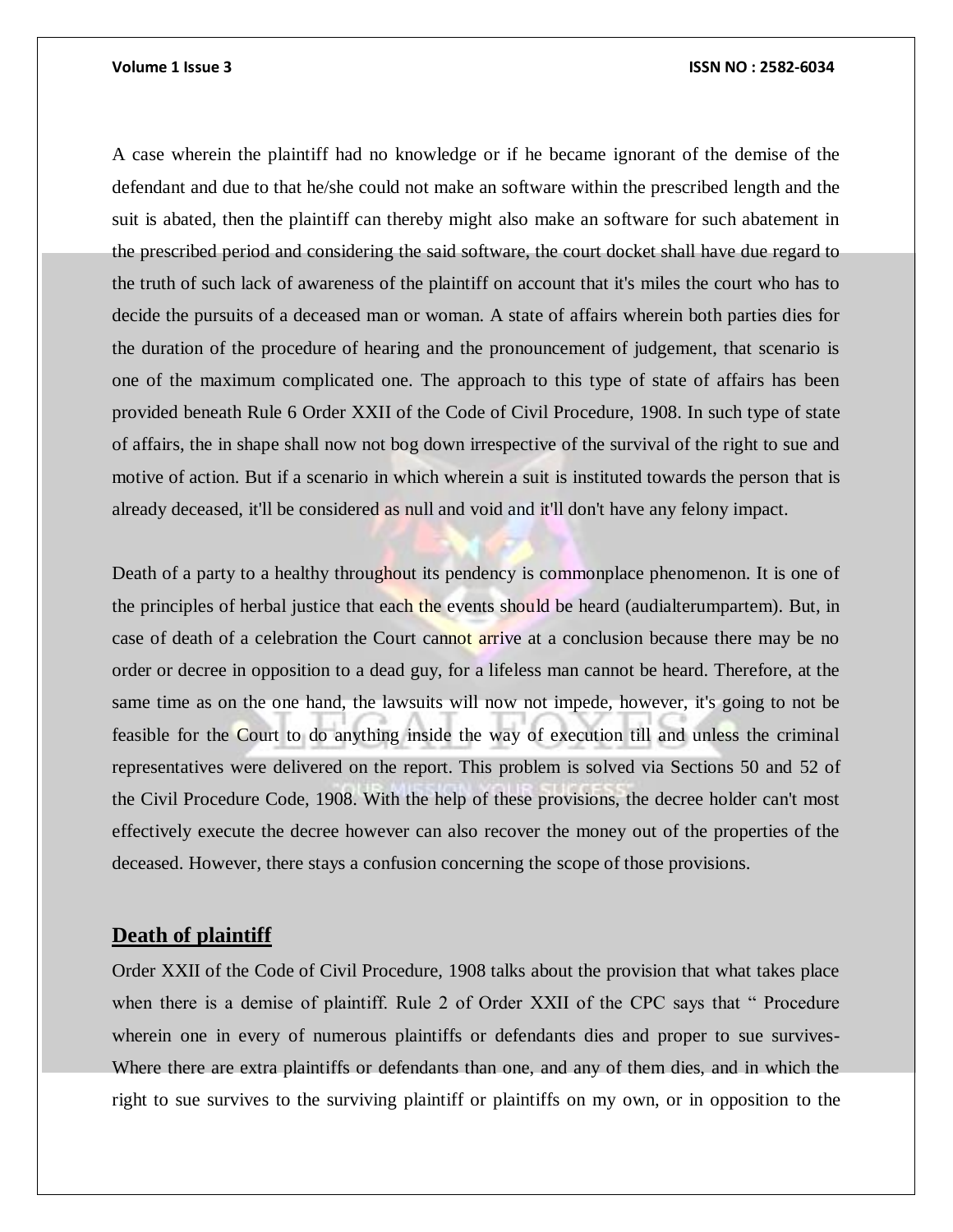surviving defendant or defendants on my own, the Court shall cause an entry to the impact to be made at the file, and the fit shall proceed at the example of the surviving plaintiff or plaintiffs, or towards the surviving defendant or defendants."

### •**RadhuNapit v. TarapdoNapit**

In the landmark case of RadhuNapit v. TarapdoNapit, the Hon'ble High Court of Jharkhand in a single Judge bench of Justice Shree Chandrashekhar, he disregarded a writ petition which was filed against the order of the trial judge, wherein petitioner's utility searching for abatement of partition in shape on the floor of dying of one of the defendants changed into rejected.

Issue- The essential query or say issue which arose before the court docket, in this case, turned into whether or not the match may be abated in case of death of both party and no longer?

Held- The honourable excessive courtroom in its judgement found the Rule I of Order XXII of the Code of Civil Procedure, 1908. Rule of one of CPC explicitly says that the in shape cannot be abated at the mere floor of demise of both celebration if the proper to sue nonetheless survives. Rules 1, 2, and 4 of Order 22 of CPC gives special procedures. These regulations speak approximately specific conditions like the loss of life of a celebration, the demise of considered one of numerous plaintiffs or defendants however survival of right to sue and death of one in all numerous defendants or sole defendants simplest.

# LEGAL FOXES

# **Death of defendant**

Order XXII of the Code of Civil Procedure, 1908 talks approximately the provision that what occurs when there's a loss of life of defendant. Rule 4 of Order XXII of the CPC says that "Procedure in case of death of one in every of several defendants or of sole defendant- Where one in every off or more defendants dies and the proper to sue does now not survive in opposition to the surviving defendant or defendants by myself, or a sole defendant or sole surviving defendant dies and the proper to sue survives, the Court, on an software made in that behalf, shall reason the criminal representative of the deceased defendant to be made a celebration and shall proceed with the match." Further, it says that when no application is made in the prescribed time limit of ninety days, the healthy shall impede as towards the deceased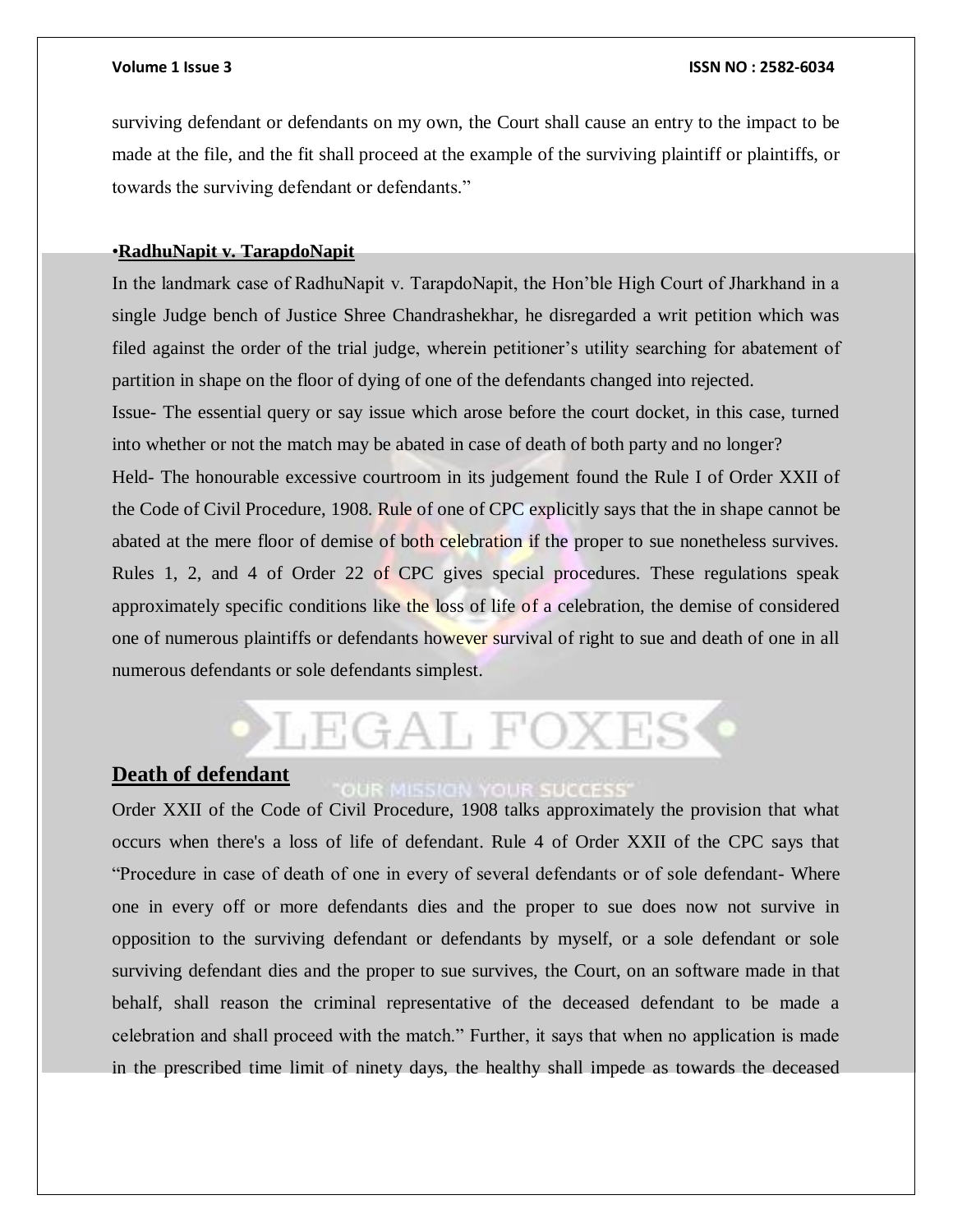defendant the court docket can exempt the plaintiff from substituting the prison representative of a non-contesting and can pronounce the judgment however the dying of such defendant.

There may be a situation wherein the plaintiff isn't conscious or if he/she is blind to the dying of the defendant and is not able to make the software for the substitution of legal consultant of the deceased defendant within the period of problem, and the healthy stands abated, he/she in that scenario could make an software to set aside such abatement within the length of hindrance, declaring that due to lack of expertise of the dying of the defendant he could not make software inside time. The court docket shall bear in mind the software, having its due regard to the reality of such circumstances. Elliott v. Cline become one of the landmark decisions in legal history. In this situation, the court docket discovered that a motive of action for an injunction survives the loss of life of either birthday party, wherein if the acts are absolutely of personal nature, the proper of action abates upon the dying of the defendant. However, a state of affairs wherein if a fit is for damages and injunction, then the proper to damages will survive the loss of life of the defendant. Further, it was additionally discussed that in which the defendant dies after hearing however before pronouncement of judgement, the suit shall now not hamper. The match shall also not hamper on account of the loss of life of an unimportant party.

# **Actiopersonalismoritur cum persona**

The literal which means of this maxim is that a personal proper of motion of someone dies with the demise of that individual. This maxim turned into quoted for the first time in 1496. There turned into a case wherein a female in opposition to whom a defamation judgment changed into issued died before paying the damages to the tortfeasor. After this inside the UK, the kings' bench used this maxim for the primary time in Cleymond v. Vincent (1523). Some academicians contended that this is the precept of early regulation that the loss of life of either party to a private obligation takes away all treatment and destroys the responsibility. In a few legal situations, the cause of movement can continue to exist the demise of the plaintiff, for example, moves or situations below the Contract Law. There are some moves which can be considered non-public to the plaintiff for instance defamation. Therefore, a scenario wherein an action which by some means relates to the personal man or woman of the plaintiff, comes to a demise on his or her demise but such an action for publication of a false, derogatory or malicious declaration which causes harm to the plaintiff's non-public estate will continue to exist to the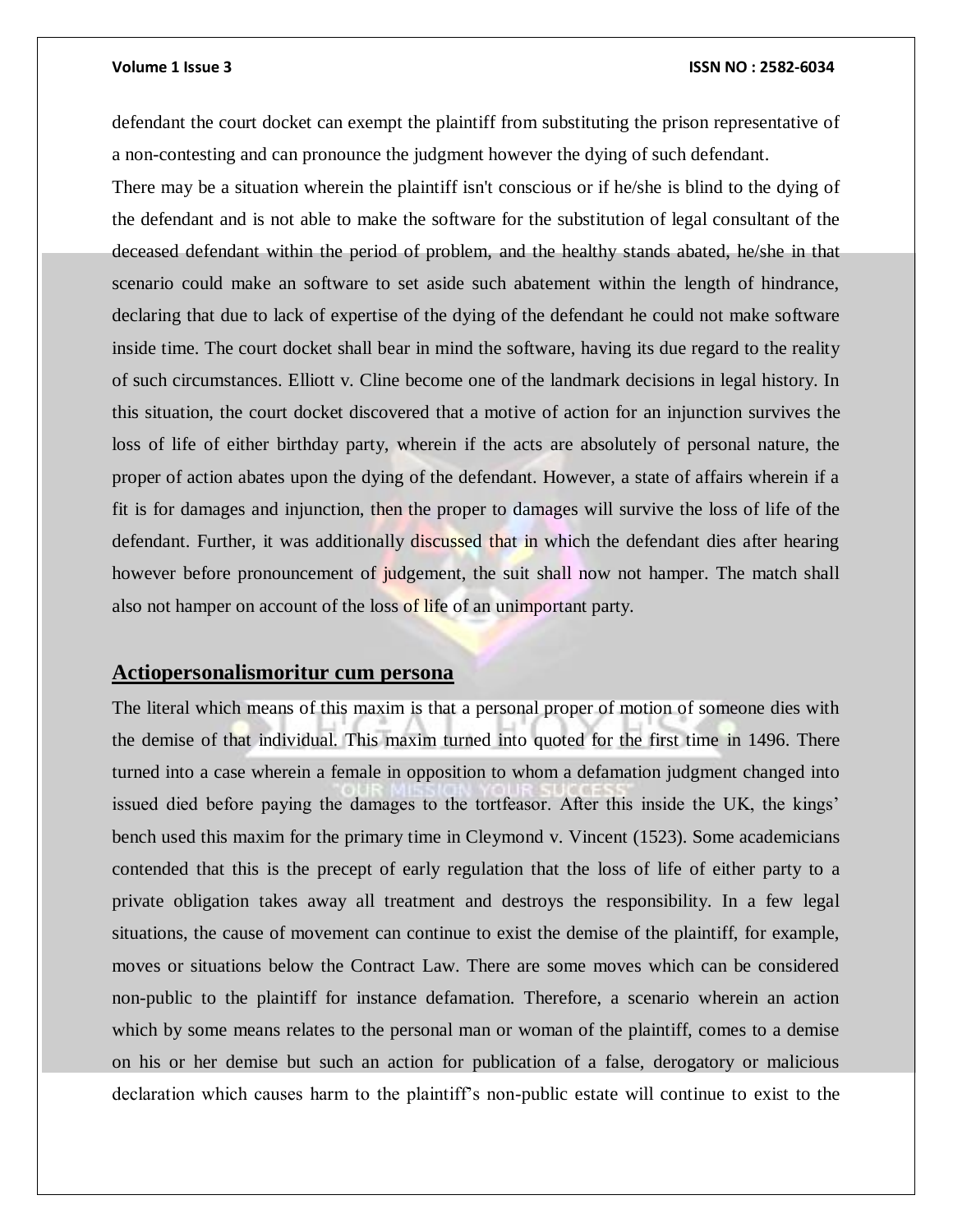gain of his or her non-public representatives. This precept also protects the executor and the property from legal responsibility for strictly personal acts of the deceased for instance prices for fraud.

### **Right to sue**

The proper to sue is just like that maxim "Actiopersonalismoritur cum personality". A personal proper of action dies with the loss of life of that character, is a deviation which derived from this Latin maxim. To take a look at that after and the way a right to sue survives regardless of the death of both birthday celebration there is a simple test for that. There are positive instances where the plaintiff normally sues with regard to a declare that is associated with or which vests in their individuality. A healthy for damages is one such class for that. If in a case wherein the plaintiff died in the course of the pendency of match for damages, the right to sue, which in other words can also be termed as a proper to are trying to find alleviation, will not live on but if the plaintiff succeeds in getting, a decree for damages and dies at some stage in the pendency of his opponent's appeal, the proper will live to tell the tale to his or her legal representatives. A case in which the survival of the right to sue is there, the healthy does no longer hamper on the dying of a celebration however the substitution to his or her prison heirs becomes necessary within a period of 90 days. This is because the surviving proper is now vested inside the prison heirs so long as a right a man or woman has, it does no longer continue to exist on the loss of life of that individual. The not unusual or say the general rule is that all causes of movement and all demands which can be present in favour or against someone on the time of his or her demise continue to exist to or towards his or her felony representatives. This principle is likewise stated underneath the succession act as well, however in that, there is best one exception to it which says that rights in detail connected with the uniqueness of the deceased will no longer live on based totally on this maxim Actiopersonalismoritur cum personal- a proper of action dies with the demise of the man or woman.

# **Abatement**

No abetment with the aid of party's death if proper to sue survive, it's far about abatement of the fit by the events if any of them dies during the pendency of the fit. "No abetment by means of parties dying if proper to sue survive"In a civil healthy, any of the party to the suit dies and if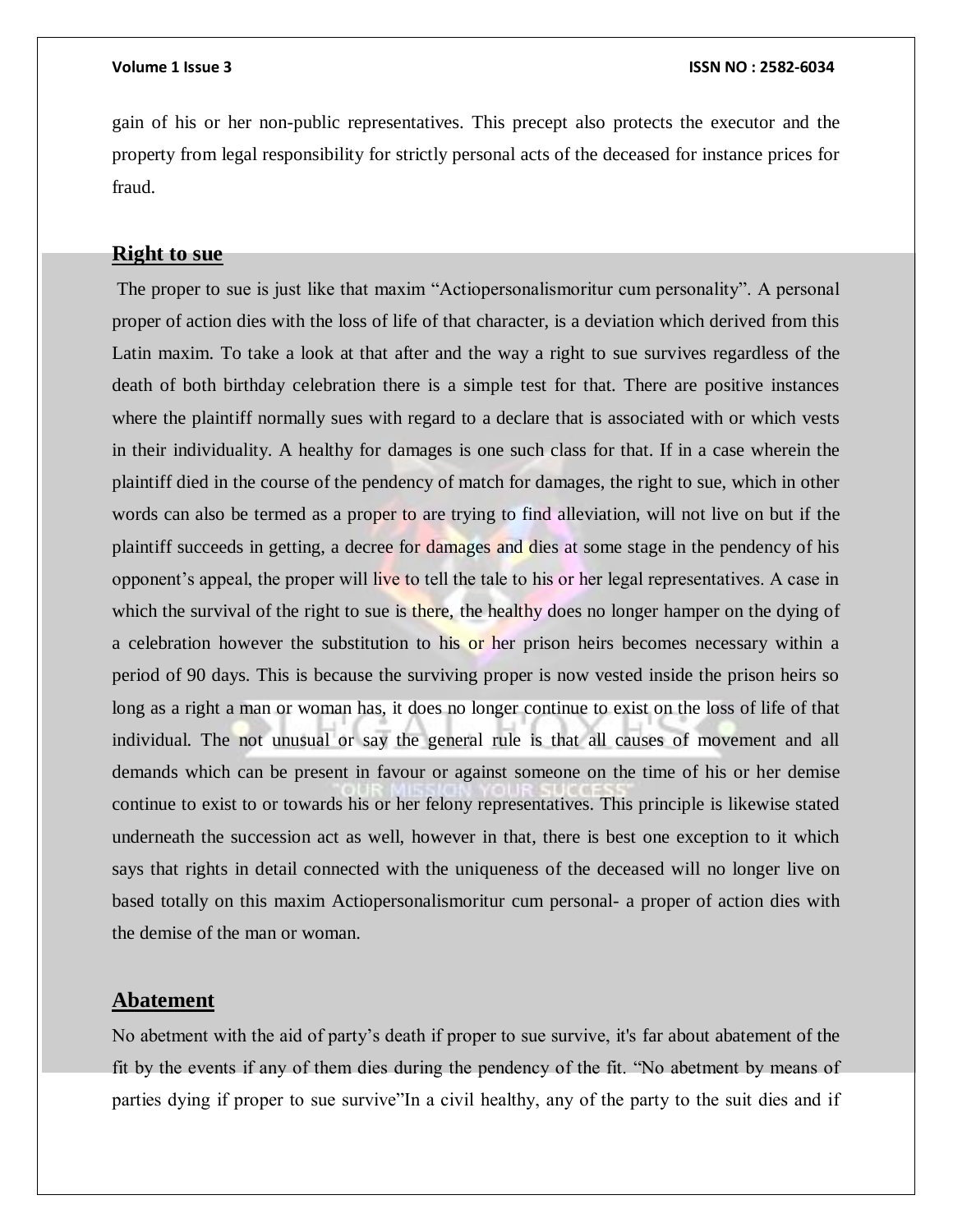right to sue live on then the healthy can be persevered via the heirs or legal consultant of the deceased party. If anyways wherein proper to sue does no longer live to tell the tale the in shape will come to a quit. The maximum important element which affects the abetment of a match after the death of birthday celebration is the survival of proper to sue; if this is there then the healthy can be persisted. Abatement refers to a scenario in which when any of the birthday celebration in a civil match dies and if their right to sue survives then the in shape can be persisted by using the legal consultant or felony heirs of the deceased birthday party. But if in a situation or a case in which the proper to sue does no longer continue to exist then the suit will routinely come to an give up. The fundamental a part of an important component which the results the abatement is the proper to sue after the demise of either birthday celebration because after the death of the birthday party if the proper to sue survives then the suit may be endured. The widespread rule in that is that a movement or fit can be prosecuted by means of and in opposition to handiest residing parties.

If in a scenario in which the character in opposition to whom a non-public action is introduced and dies before match papers naming that character as the defendant, then in this sort of state of affairs the match papers may be modified with the aid of substituting the deceased's personal consultant or felony representative. Enactments which installation criminal system for revival seeks to prevent the arbitrary cessation of a intending in which the cause of motion survives and provide for substitution of the non-public representative or other right celebration and the continuation of the problem in that birthday celebration's call. A scenario where there's a dying of an vital celebration, the motion is abated till the deceased party's nation or legal consultant has been substituted.

A deceased birthday party isn't eligible to be a celebration to a criminal intending and on the loss of life of both parties, its effect is to droop the movement as to the decedent until his or her criminal represented is substituted. As a party. A deceased person can't be a celebration to any legal intending." whilst the death of a celebration does not bog down a pending movement but instances where the motive of action survives, though the effect of death is to droop the movement as to the decedent until someone is substituted for the decedent as a celebration to a prison proceedings. Till a person is nicely substituted as a party after the action is suspended, any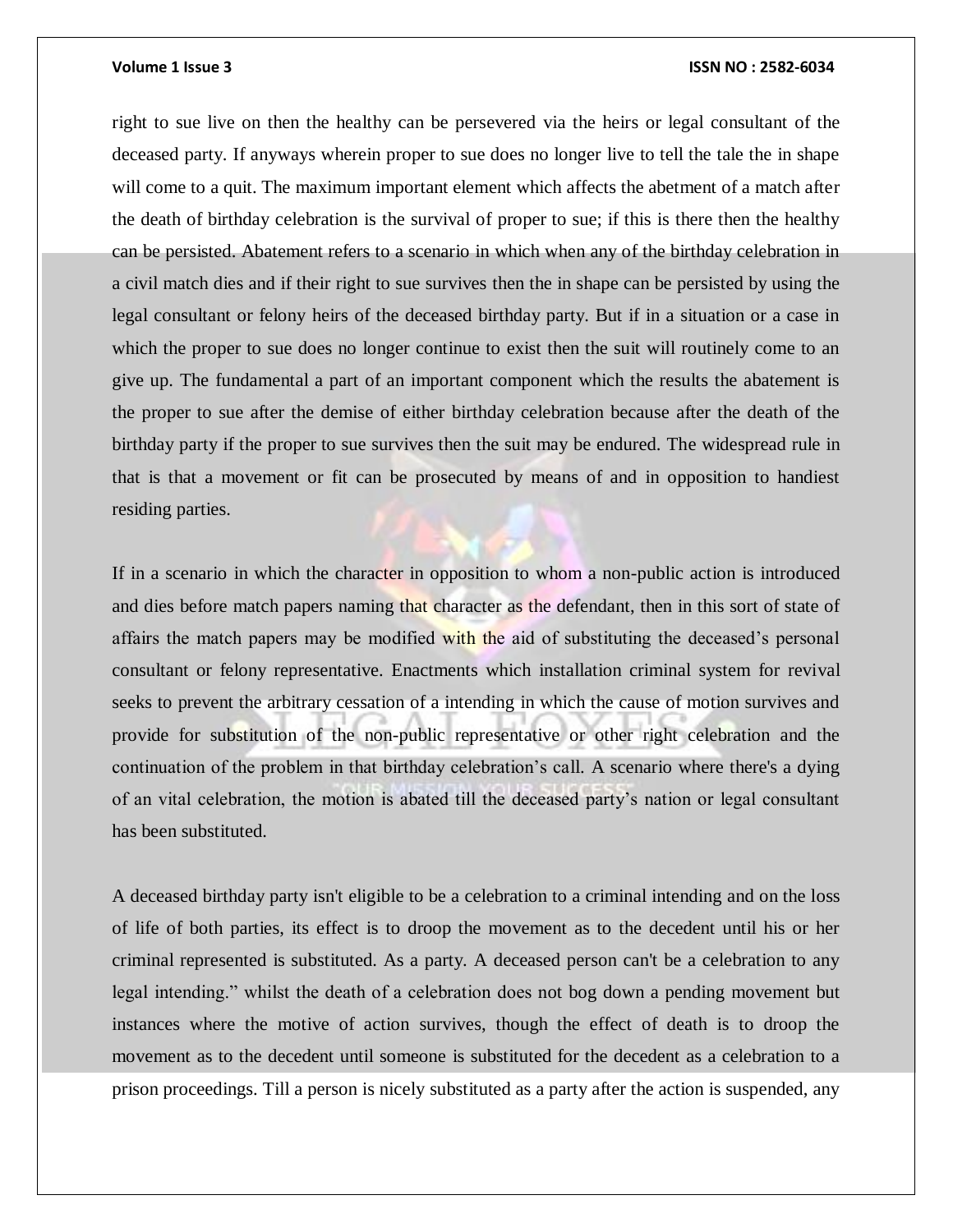similarly complaints in that specific case are void as to the decedent. Understanding the matter of abatement of an action via the dying of a party, in addition to the survival and revival of the motion, there is a whole difference among the cause of action and a movement. A cause of movement may additionally live on through a selected action is based totally on whether or not it's far abated through the death of a celebration or no longer.

In felony terminology, abatement manner removal, cessation or discontinuation. This is used widely in numerous one of a kind contexts. Abatement is not anything however it's far discontinuation of a judicial intending because of a few facts not affecting the deserves of the debate. The most commonplace grounds for abatement are the dying of both celebration and the pendency of any other fit. There also are other grounds for abatement of suits. These grounds are defects of the parties like disability or misnomer, invalid jurisdiction of the court, untimely commencement of a motion, dissolution of an employer, and transfer of a party's hobby within the lawsuit. As we all realize there are constantly two parties worried i.e. plaintiff and defendant. The birthday party which files a in shape or initiates a lawsuit is referred to as plaintiff and the birthday celebration in opposition to whom the movement is brought is called the defendant. Laws bearing on the idea of abatement differs from kingdom to nation, but the plaintiff generally claims for healing towards the defendant and monetary relief.

The ending before the real time or say untimely ending of a fit is referred to as abatement. If the reason for abatement aren't clean at the pleading filed with the aid of the plaintiff, then the defendant can flow to bog down the case. But if the defendant fails to say for abatement, the defence may be waived. Court considers a plea for abatement of a motion before proclaiming a judgement as the judgment on the plea will affect the final choice of the court.

# **Marriage of party**

A marriage of a celebration does not have any significant impact at the fruit there is an exception to it. A case or a situation wherein a decree has been done towards a woman who's married, the decree shall be completed towards her only. It has been cited beneath Rule 7 of Order XXII of CPC that a decree which is in favour or in opposition to a wife, in which the husband is legally entitled to the challenge count number of the decree or if he's liable for the debt of his wife may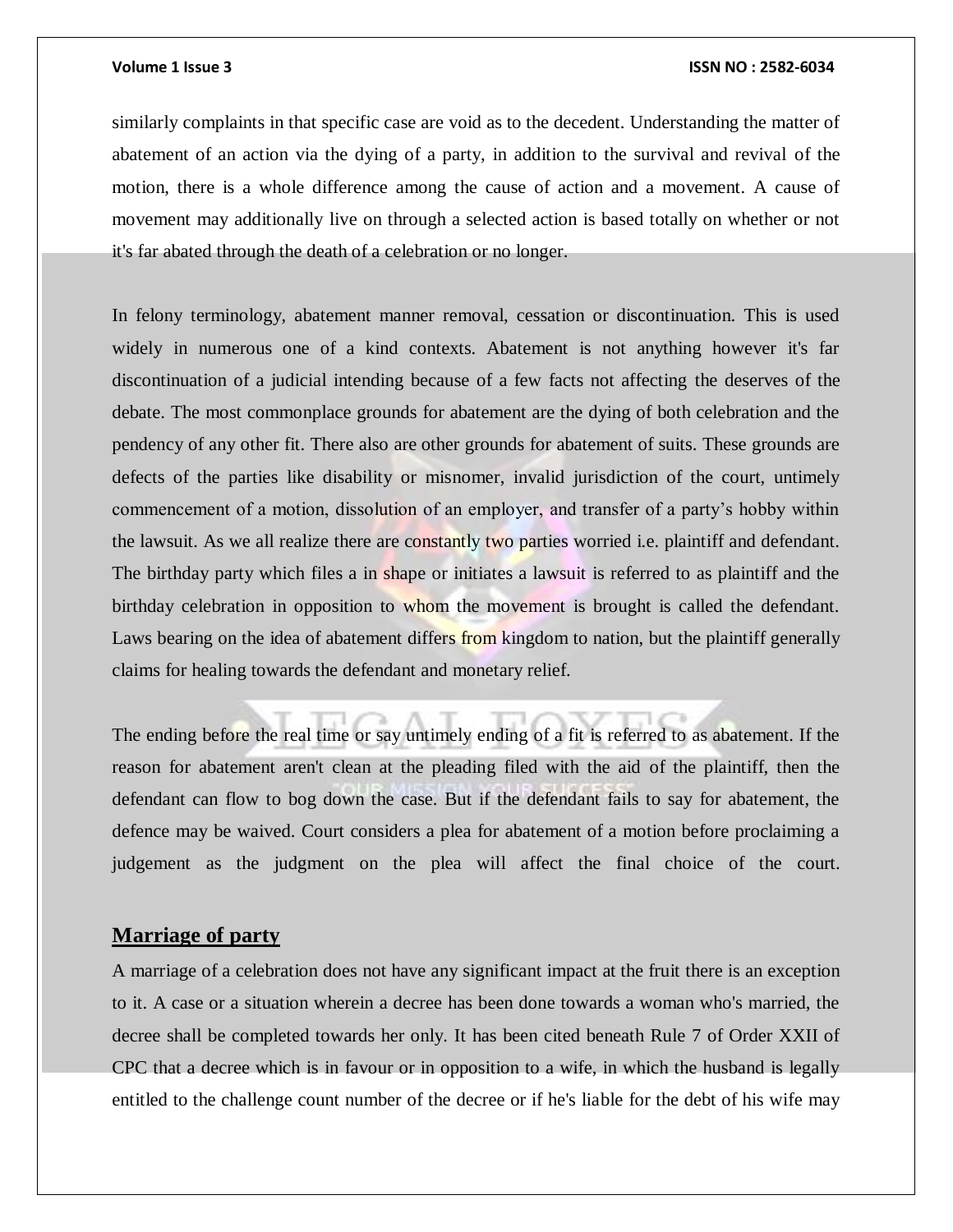additionally, with the explicit permission of the court, it have to be performed by way of or towards him.

### **Insolvency of party**

Insolvency of the birthday party is defined and discussed beneath Rule XXII of the Code of Civil Procedure, 1908. Rule 8 of Order XXII says:

•Where a plaintiff turns into insolvent and a receiver or assignee might also want to keep the fit for the benefit of the creditors of the plaintiff, the fit should now not impede except in cases in which the assignee or the receiver declines to continue the fit, or in positive cases in which the court itself directs the assignee or receiver to pay the safety for charges and the assignee or receiver declines to neglects to pay the identical.

•Where the receiver or the assignee wishes to proceed with the healthy or fails to pay the security for the charges within the time restriction, the defendant then can also make an application to the court and might claim in that for dismissal of the fit.

•Further, the court can order that prices be paid to the defendant and the identical have to be deemed to be a debt towards the property of the plaintiff.

•This rule isn't at all relevant to the insolvency of the defendant. In these varieties of cases, the court may additionally position a live at the complaints or match against such defendant.

•Rule 9 of the equal Order says that in which a suit is abated, the receiver or assignee in instances in which the plaintiff will become insolvent, she or he can also make utility to the courtroom to set apart the abatement,

•The receiver or assignee may have to expose that there was affordable motive for now not continuing with the fit and if the court is satisfied with the equal then it is able to skip an order in this regard.

•The application to the courtroom needs to be filed within the time restriction as prescribed below Section 5 of the Limitation Act.

# **Conclusion**

Earlier under the commonplace law device, a lawsuit turned into used to automatically abate on the loss of life of a celebration. However, whether or not the reason of motion is abated or not depends on whether or now not the lawsuit became considered private to the events or no longer.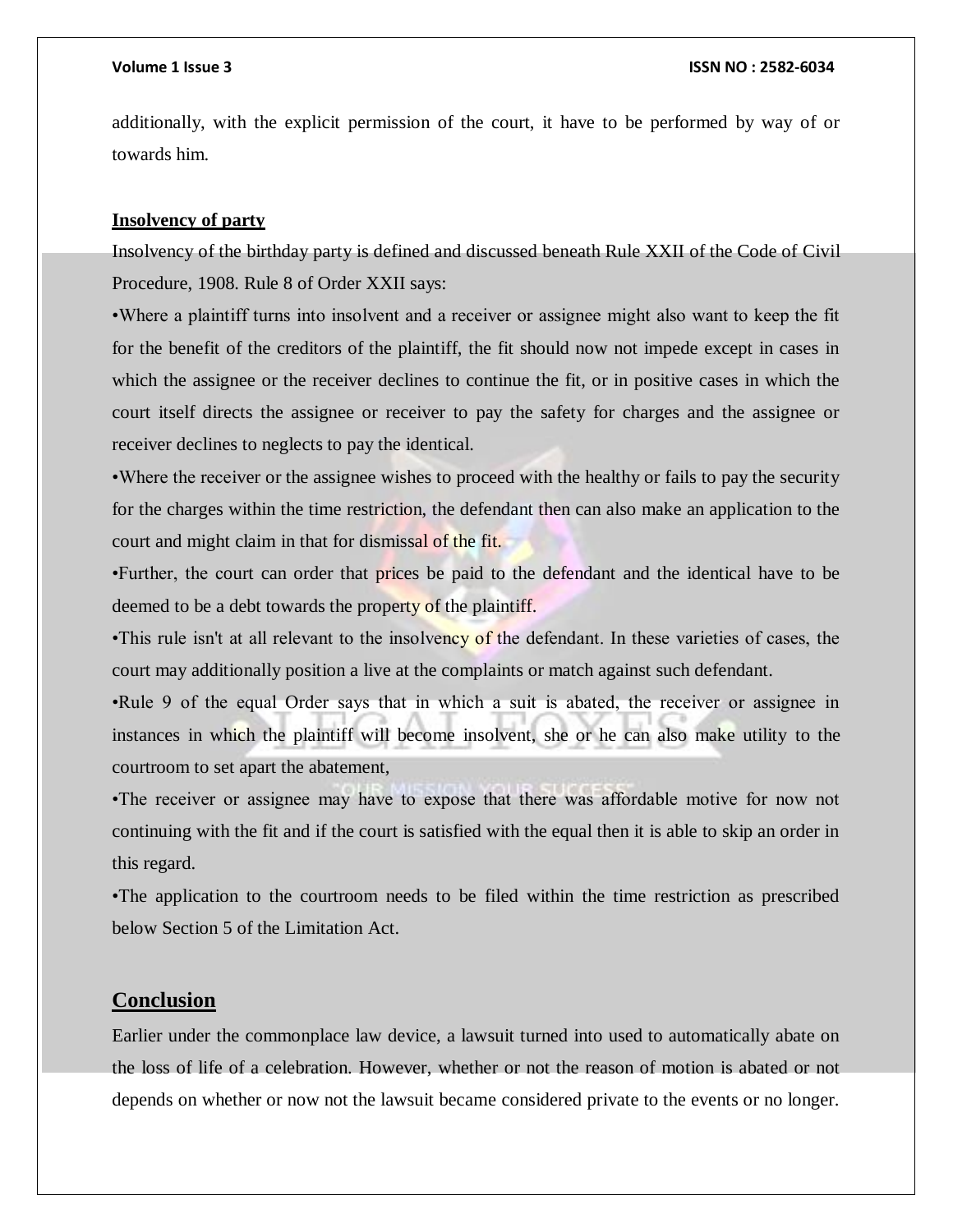For example, belongings and contract cases have been notion to contain separate trouble from the events themselves and did no longer always impede at the death of a celebration. On the other hand, personal damage cases including the ones injuries to the man or woman in addition to instances of libel, slander, and malicious prosecution have been considered personal and did impede at death of the party.

Today, there are a number of states which have their statues which allows the revival of an action that turned into pending whilst a celebration died. But inside the standard direction of motion, an administrator or executor is substituted for the deceased party and the lawsuit keeps. There may be a state of affairs in which the lawsuit might not be revived except the underlying motive of movement continues to have its legal existence. Every nation has its own revival statutes and they range from country to country, but these days many lawsuits do no longer impede due to the dying of both celebrations. In a scenario if two or greater persons convey a movement to the court and if in that path one in all them dies then the motion will not impede if the purpose of movement survives.

The motion will preserve within the call of the surviving birthday party, or with the aid of the representatives of decedent. After the loss of life of a party, if the proper to be enforced survives against or in favour of the surviving birthday party, then the action will now not bog down but will retain in opposition to and for the surviving parties. In not unusual law, if the defendant dies, it will not abate a movement in opposition to the other defendants completely both in tort movements and in contract regulation. If the rights of the deceased birthday celebration, or of his/her successors remain within the purpose of action then the matter is either suspended or abated until the motion is properly revived and a successor is known as. A judgment isn't always entered against the decedent's successors in hobby or against her/his former rights until these steps are taken. If one of the co-events is an essential celebration, and if the judgement will not have any meaning without him/her as birthday party, then the motion will hamper upon the party's death and cannot be revived. However, if a legitimate judgment is given against the remaining defendants, the dying of a celebration for whom no substitution can be made abates the action most effective as to the decedent, without opportunity of reviver. The discussion at the group of in shape underneath the CPC and its essentials proves that the procedural formalities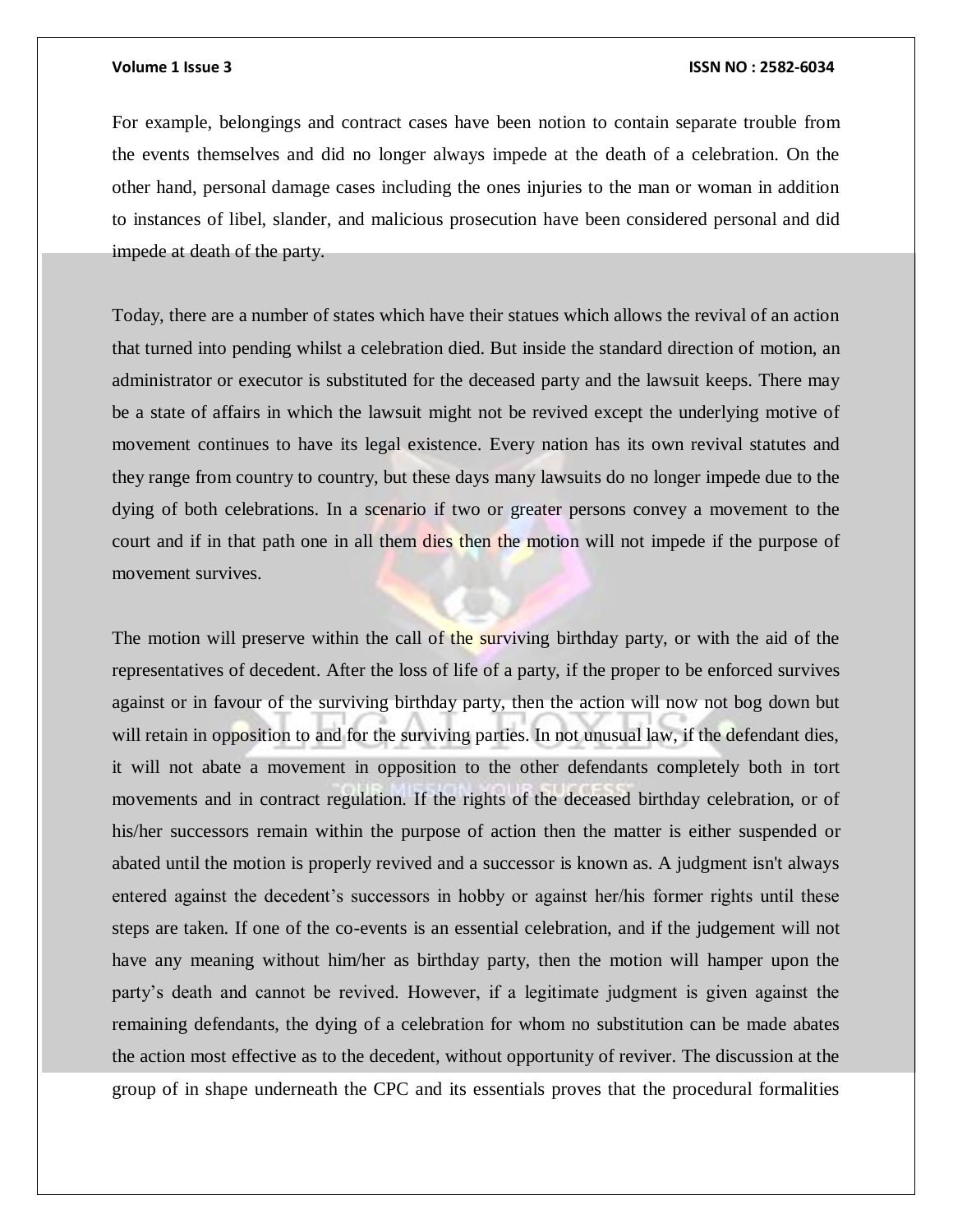had been made with tons complexity to ensure right justice and to restrain vexatious and fake suits within the course of management of justice; but those complexities every now and then causes put off inside the disposal of a few instances. Thus, too much adherence to the procedural formalities makes the Courts over-pressured with a massive wide variety of cases. So, the Civil Procedure Code has integrated Section 89 for the settlement of sure disputes outdoor the Court via arbitration, conciliation, judicial agreement inclusive of agreement via LokAdalat and mediation. To avoid unnecessary put off inside the disposal of civil cases and to make stability between the wide variety of suits instituted and disposed of, the Alternative Dispute Resolutions are in exercise in India concurrently with the overall Civil Suits.

### **References**

# **A. Primary Sources:**

- I. Legislations:
- a) The Code of Civil Procedure, 1908 (5 of 1908).
- b) The Limitation Act, 1963 (36 of 1963).

# **B. Secondary Sources:**

I. Books:

a) Singh S N, The Code of Civil Procedure including Pleadings (revised by V.N. Pandey) (19th edn, Central Law Agency, 2005).

b) Takwani C K, CIVIL PROCEDURE CODE with LIMITATION ACT, 1963 (7th edn, Eastern Book Company, 2013). c) Tandon M P, The Code of Civil Procedure (revised by Rajesh Tandon) (26th edn,

Allahabad Law Agency, 2005).

# **II. Dictionary:**

- a) Black's Law Dictionary (10th edn, 2014).
- b) WHARTON'S LAW LEXICON (15th edn, 2009).

### **III. Website used:**

- 1. https://indiankanoon.org/
- 2. <https://www.legalbites.in/death-marriage-insolvency-parties/>